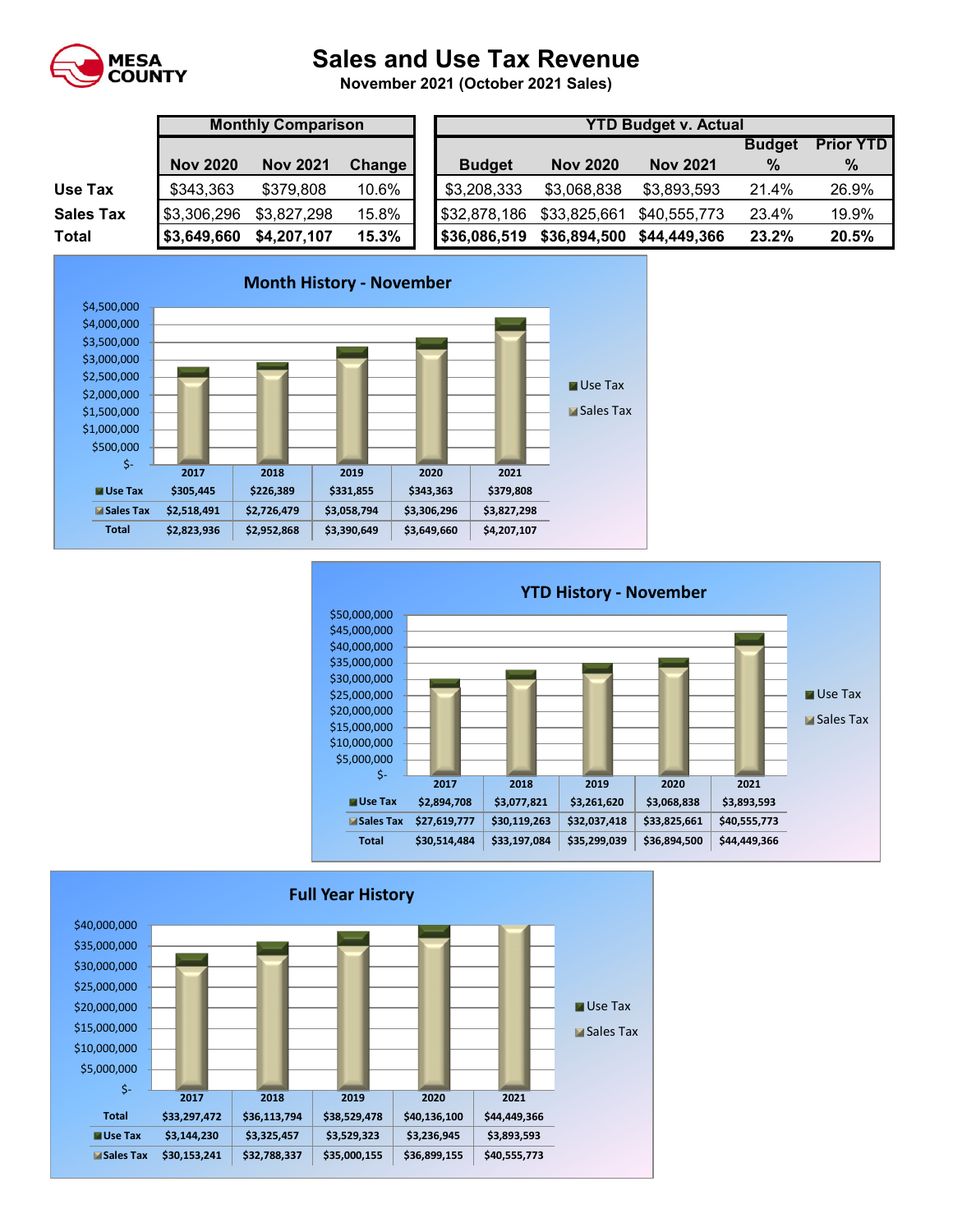

## **Sales Tax by Industry**

 **November 2021 (October 2021 Sales)**

|                                  | <b>Monthly Comparison</b> |                 |          |  | <b>Year-to-Date Comparison</b> |                                 |            |          |  |
|----------------------------------|---------------------------|-----------------|----------|--|--------------------------------|---------------------------------|------------|----------|--|
|                                  | <b>Nov 2020</b>           | <b>Nov 2021</b> | % Change |  | <b>YTD 2020</b>                | <b>YTD 2021</b>                 | \$ Change  | % Change |  |
| <b>Retail</b>                    |                           |                 |          |  |                                |                                 |            |          |  |
| Clothing                         | 89,433                    | 107,375         | 20.1%    |  | 857,616                        | 1,182,360                       | 324,743    | 37.9%    |  |
| Food & Beverage                  | 181,443                   | 172,438         | $-5.0%$  |  | 1,893,430                      | 1,957,607                       | 64,178     | 3.4%     |  |
| <b>Gasoline Stations</b>         | 34,783                    | 41,610          | 19.6%    |  | 340,987                        | 409,306                         | 68,319     | 20.0%    |  |
| <b>Health/Personal Care</b>      | 71,447                    | 99,655          | 39.5%    |  | 759,993                        | 1,065,899                       | 305,906    | 40.3%    |  |
| <b>Sporting Goods</b>            | 104,502                   | 118,923         | 13.8%    |  | 1,117,629                      | 1,346,220                       | 228,591    | 20.5%    |  |
| <b>Internet Sales</b>            | 210,003                   | 248,143         | 18.2%    |  | 2,038,965                      | 2,629,496                       | 590,530    | 29.0%    |  |
| <b>Other Retail</b>              | 462,594                   | 562,208         | 21.5%    |  | 5,056,157                      | 5,783,928                       | 727,771    | 14.4%    |  |
| <b>Total Retail 1,154,205</b>    |                           | 1,350,351       | 17.0%    |  |                                | 12,064,777 14,374,816           | 2,310,038  | 19.1%    |  |
| <b>Other Industries</b>          |                           |                 |          |  |                                |                                 |            |          |  |
| Agriculture                      | 1,553                     | 1,162           | $-25.2%$ |  | 47,271                         | 44,195                          | (3,076)    | $-6.5%$  |  |
| Auto                             | 445,121                   | 440,367         | $-1.1%$  |  | 4,304,386                      | 5,016,923                       | 712,537    | 16.6%    |  |
| Auto Repair                      | 61,706                    | 95,530          | 54.8%    |  | 630,261                        | 817,426                         | 187,164    | 29.7%    |  |
| Construction                     | 44,955                    | 68,057          | 51.4%    |  | 532,729                        | 730,702                         | 197,972    | 37.2%    |  |
| Finance                          | 7,929                     | 7,268           | $-8.3%$  |  | 93,829                         | 92,022                          | (1,807)    | $-1.9%$  |  |
| Home Improvement                 | 414,187                   | 490,428         | 18.4%    |  | 4,223,477                      | 5,435,907                       | 1,212,430  | 28.7%    |  |
| Hotel & Restaurant               | 472,610                   | 537,390         | 13.7%    |  | 4,214,942                      | 5,423,646                       | 1,208,703  | 28.7%    |  |
| Manufacturing                    | 154,487                   | 163,800         | 6.0%     |  | 1,404,496                      | 1,641,330                       | 236,835    | 16.9%    |  |
| Medical                          | 7,505                     | 7,623           | 1.6%     |  | 92,248                         | 80,203                          | (12,045)   | $-13.1%$ |  |
| Oil & Gas                        | 25,729                    | 24,017          | $-6.7%$  |  | 408,366                        | 247,554                         | (160, 813) | $-39.4%$ |  |
| Professional                     | 23,332                    | 32,267          | 38.3%    |  | 243,604                        | 319,051                         | 75,448     | 31.0%    |  |
| Rentals                          | 83,123                    | 95,807          | 15.3%    |  | 875,851                        | 1,072,952                       | 197,102    | 22.5%    |  |
| Telecommunications               | 80,077                    | 101,728         | 27.0%    |  | 1,092,101                      | 1,044,722                       | (47, 379)  | $-4.3%$  |  |
| Transportation                   | 9,957                     | 17,061          | 71.3%    |  | 117,123                        | 141,148                         | 24,025     | 20.5%    |  |
| <b>Utilities</b>                 | 55,759                    | 57,356          | 2.9%     |  | 620,888                        | 686,439                         | 65,551     | 10.6%    |  |
| Wholesale                        | 205,328                   | 260,954         | 27.1%    |  | 2,335,871                      | 2,666,237                       | 330,366    | 14.1%    |  |
| All Other                        | 58,734                    | 76,132          | 29.6%    |  | 523,440                        | 720,500                         | 197,060    | 37.6%    |  |
| Total Other Industries 2,152,091 |                           | 2,476,947       | 15.1%    |  |                                | 21,760,884 26,180,957           | 4,420,074  | 20.3%    |  |
| <b>Grand Total</b>               | 3,306,296                 | 3,827,298       | 15.8%    |  |                                | 33,825,661 40,555,773 6,730,112 |            | 19.9%    |  |

## **Use Tax Detail November 2021**

**Nov 2020 Nov 2021 % Change YTD 2020 YTD 2021 \$ Change % Change** Automobile Use Tax 338,850 377,372 11.4% 3,025,910 3,853,340 827,430 27.3% Building Use Tax 4,514 2,437 -46.0% 42,929 40,253 (2,676) -6.2% **Total Use Tax 343,363 379,808 10.6% 3,068,838 3,893,593 824,754 26.9% Monthly Comparison Year-to-Date Comparison**